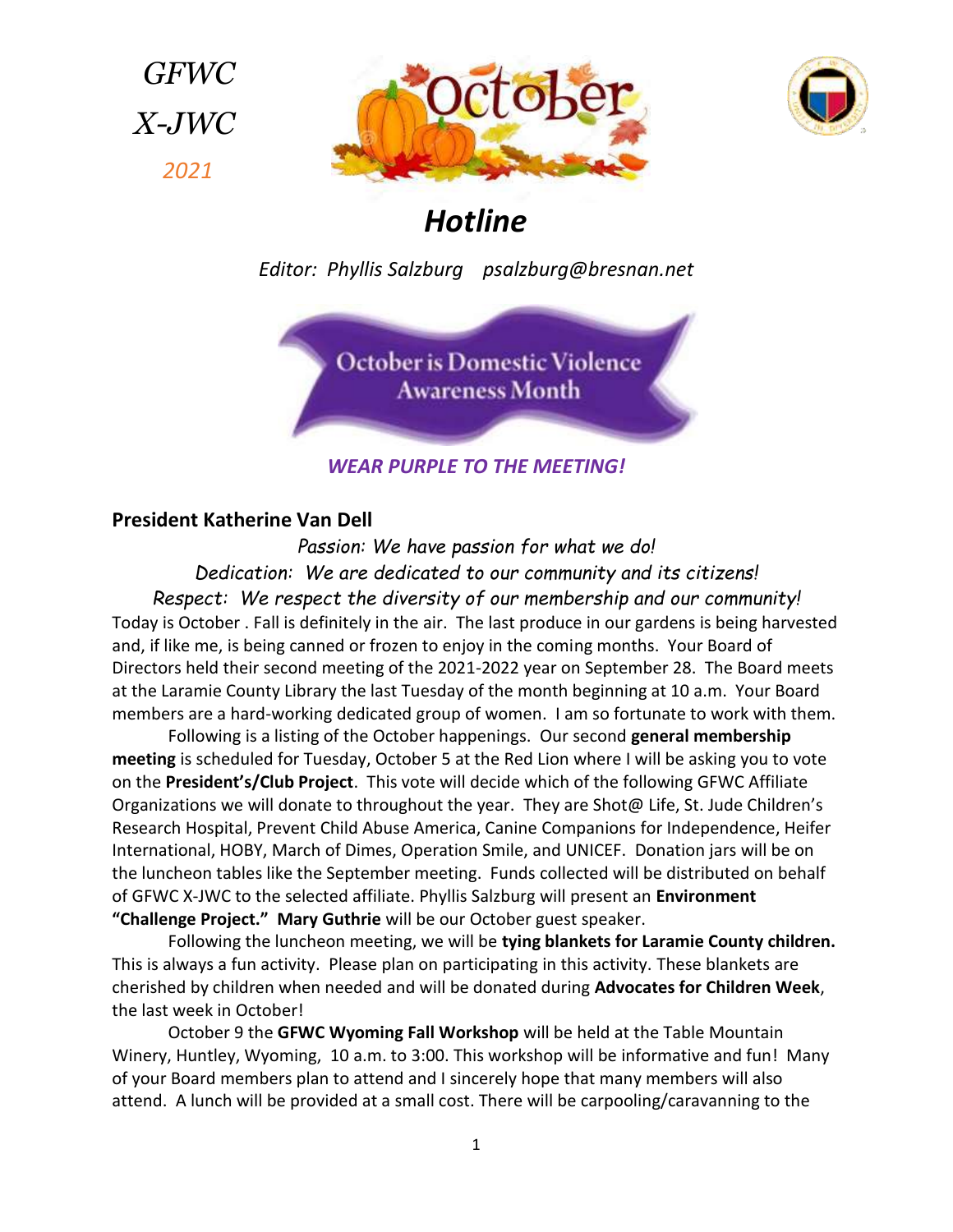workshop location. Please let me know if you wish to attend and information will be provided to you.

**October 13 Bunco** will take place at the Moose Club beginning at 11:30. Please contact Karen Schroeder if you have any questions. This is always a fun activity.

**October 30** the club is participating at the **Meadowlarks Market** to be held at the Blue Federal Credit Union community wing, 2409 E. Pershing Blvd. This is a great fundraiser for our club. We need a lot of craft and baked food items to sell at the market. Trish Peoples and Joann Bassett are coordinating this event for our club.

Thank you for all you do for GFWC at the national, state, and club levels. We do good work!

## **GFWC X-JWC GENERAL MEMBERSHIP LUNCHEON MEETING Karen Lee, 2 <sup>n</sup> <sup>d</sup> Vice President**

**IMPORTANT**: **If a member makes a reservation for lunch and does not attend, she is required to pay for her meal. X-JWC IS CHARGED FOR THE MEALS** so members will need to reimburse the club for their missed meals.

**Menu** for the October 5 meeting, 11:30 a.m. at the Red Lion Inn Shoshone Room, will be salad, beef brisket, funeral potatoes, green beans, rolls, and peach cobbler, **OR** Chef Salad or Cobb Salad. \$13.00. Your caller should have contacted you asking if you will be attending and your menu selection. If you have not received a call please contact Karen at 630-5804.

## **EDUCATION COMMUNITY SERVICE PROGRAM Carolyn Turbiville, Chairman**

Fall has arrived, leaves are falling, short days and cooler temperatures. I have been enjoying the cooler days, after our hot summer.

We collected about \$250 in school supplies in September. Thank you to all who contributed!! These will help many children during the school year. Nicole and Laura from PEEPS, thank you. They work for the Laramie County School District #1 and will get the supplies where they are needed.

A couple of places in Cheyenne looking for volunteers: the Used Book Sale Room at the Laramie County Library and the Tutoring Club. Contact me if you are interested in volunteering at one of these places.

#### **Three Reasons Literacy is important to everyone!**

1. Brain Health - Studies show reading daily keeps brain cells healthy as we age. This can reduce the chance of developing Alzheimer's and dementia later in life.

2. Community Participation - Lack of literacy limits social engagements at all age levels.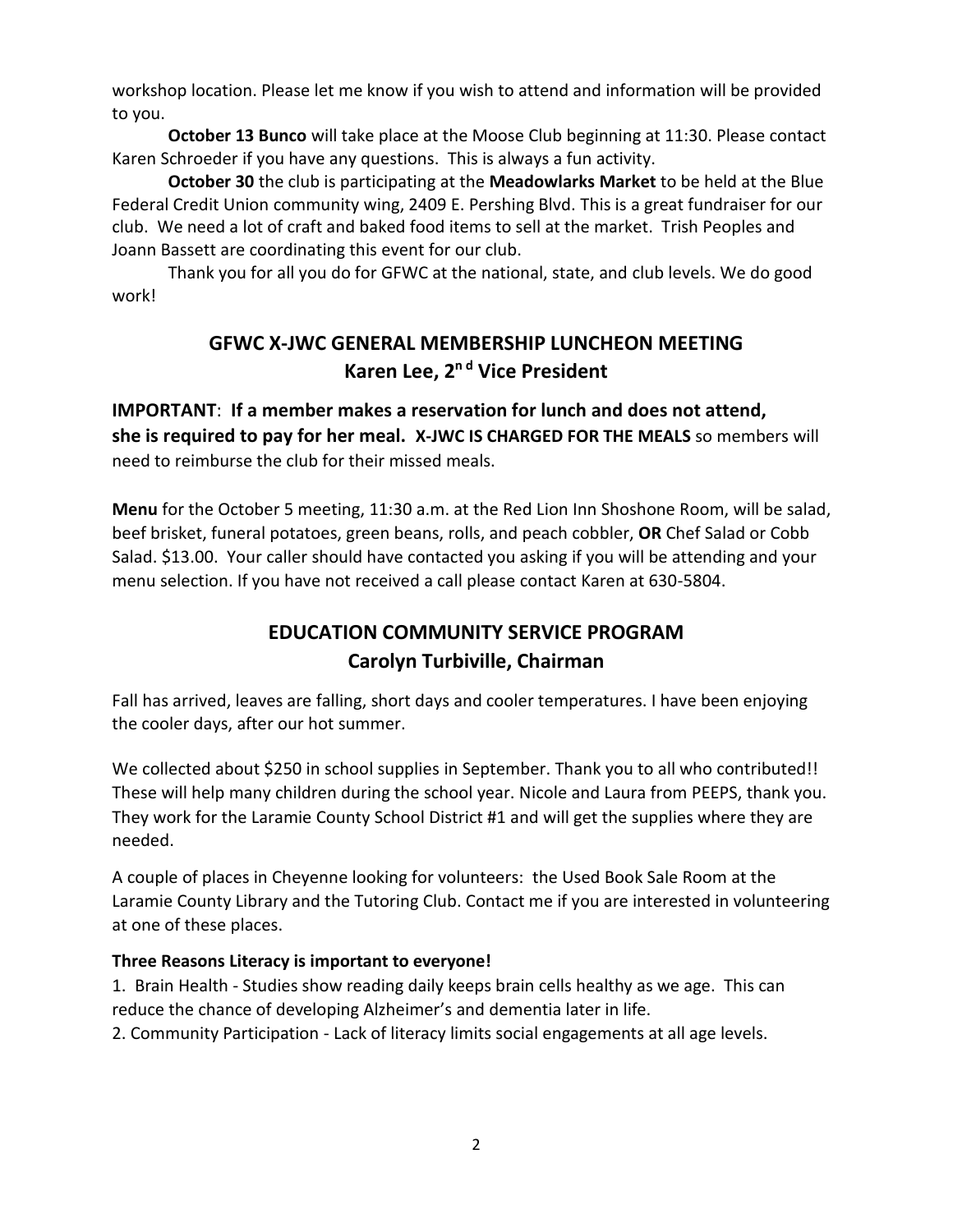3. Effective Communication - Reading improves our ability to communicate with others by enhancing oral language. We can then appropriately express thoughts, feelings, and ideas more clearly.

### **Literacy by the Numbers**

- Eless than 40% of American  $3^{rd}$  grade students read at grade level
- 75% of children will struggle to read their whole lives if they fall behind at the age of nine.
- One in four boys will suffer some level of dyslexia.
- One in five student will suffer from learning differences.
- One-third of America's struggling readers belong to college-educated families.
- The literacy rate for Algeria is 97% with Andorra (a small country between France and Spain) scoring number one in highest literacy globally.
- The illiteracy rate for people age 15 and above in Sub-Saharan Africa is 34.7%.
- The global literacy rate is 90% for men and 82.7% for women.

**(Source: Tina Daniel, GFWC Education and Libraries International Chairman.)**

## **ENVIRONMENT COMMUNITY SERVICE PROGRAM Jenny Mullin, Chairman**

#### **From Phyllis Salzburg, GFWC Wyoming Environment CSP Chairman**

**CHALLENGE PROJECT October 1 – October 31, 2021** Keep track for just one month of **how many plastic bottles and plastic bags you recycle, reuse, or upcycle** (like repurposing). Find the handy **tally sheet** on October lunch tables. Turn your numbers in at the November meeting for the big report on **America Recycles Day November 15.** Each Wyoming club (and GFWC clubs throughout the country) is being asked to participate so we'll know the impact GFWC is having on recycling plastics – the scourge of our oceans and waterways!

**Batteries** -- We continue to collect used household and other batteries. Please separate them by type of battery when turning them in to Jenny. Used batteries we collect will be taken to the Household Hazardous Waste facility at the Transfer Station for disposal.

**Christmas Tree Lights** - Give your old lights to Phyllis. They will be recycled rather than ending up in the land fill!

**GLASS RECYCLING** – At local Target store. Hooray!

## **HEALTH AND WELLNESS COMMUNITY SERVICE PROGRAM, Nancy Krois, Chairman**



Nutrition, Disease Prevention, and Physical and Emotional Care: Hopefully you all have been HUMMING up a Musical!!! Great for your Vagus nerve and brain. This is also International Deaf and Hearing-Impaired week so those of us who can hear naturally or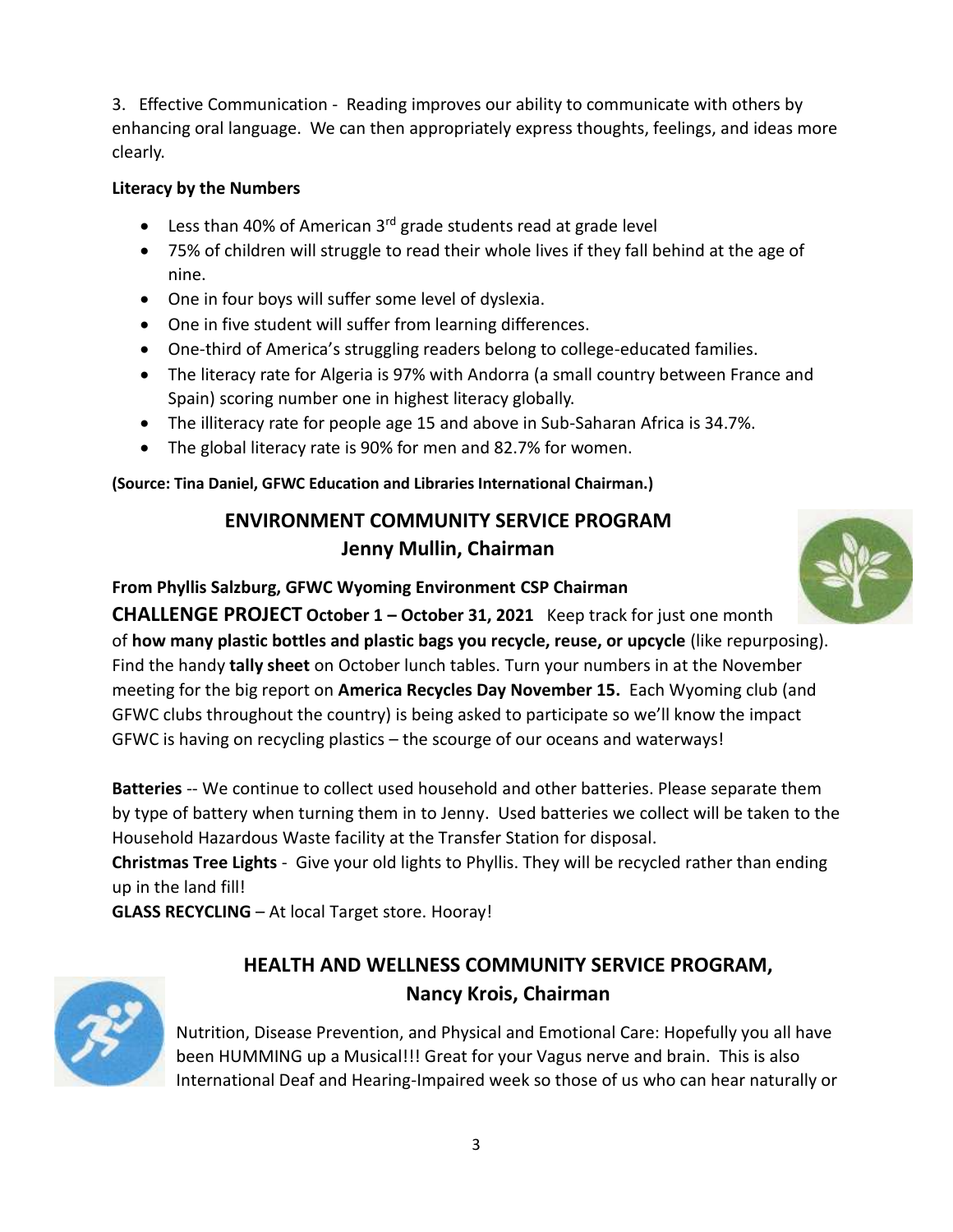assisted should enjoy the beautiful sounds of the world – birds, music, kitties purring, laughter and so forth. Keep those ears in tip top shape with an exam if you are having balance issues and/or not hearing as well as you used to. Please do not put off getting assisted hearing devices since studies show that hearing loss leads to social isolation and decreased interest in your environment.

**Wearing Purple** this month reminds us of our sisters and brothers, young and old, who are victims of physical violence and emotional pain. Encourage victims to seek help leaving an abusive situation and healing the wounds of abuse. Many different kinds of help are available so that the pain is not passed on to the next generation.

In August X-JWC and Wyoming Optimist clubs joined forces and tied 10 blankets during some down time at the Optimist State Convention. Huge THANK YOU to Bev Campbell and Kathleen Petersen who oversaw the tying while I was in Vermont. After the October meeting (this Tuesday), we have 10 fleece blankets to TIE ONLY. On behalf of **Blankets for Laramie County Kids**, thank you so much for tying the blankets.

If anyone has **coats or warm socks** to donate to those in need, bring them to the October, November or December meetings. I will be glad to take them to appropriate donation sites. Thank you, Trish, for that wonder list of donation sites for Cheyenne for so many different ways to give. Remember altruistic deeds give our brains great nerve signals and increases the positive effects in us and others!! Remember to HUM.

## **MEMBERSHIP Cindy Hardesty, Chairman Handbook Update**

**ADD**: Wendy Owen, Birthday Aug 15, joined 2019 Marcia Stewart 2700 Carey Ave., 82001 507 Julianna Rd., 82007 [wendyoproperties@gmail.com](mailto:wendyoproperties@gmail.com) [mcstewart6@gmail.com](mailto:mcstewart6@gmail.com) 631-5547 641-8638

**Happy October Birthday to** Betsy Hartman October 3

## *IT'S COMING, ONCE AGAIN! TEXAS ROADHOUSE LUNCH FUNDRAISER!* **Karen Lee and her Amazing Committee (Carolyn Turbiville, Karen Schroeder, and Joanne Bassett)**



#### **Thursday, November 18, 2021, 11:00 a.m. – 1:00 p.m.**

Each member buys at least 5 tickets at \$12.00 each and may resell or give away. *More tickets are available to sell.* X-JWC receives \$6.00 from each ticket sold which helps support our Community Improvement Program projects – Family Promise and Friday Food Bags. Pick up your packet at the October meeting where more details are included. **Money is due at the**